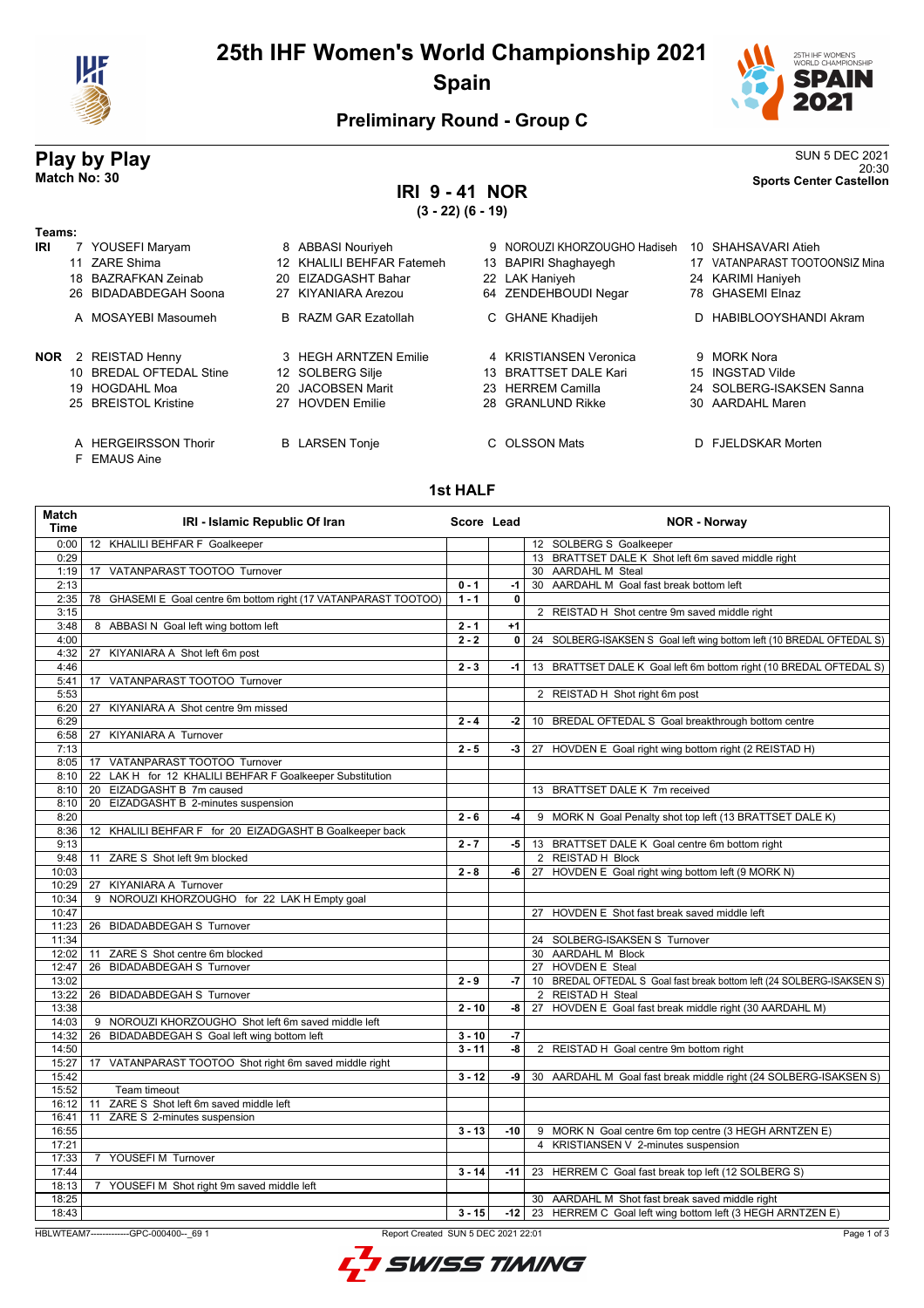



### **Preliminary Round - Group C**

**IRI 9 - 41 NOR**

**Play by Play**<br>Match No: 30<br>Sports Center Castellon 20:30 **Match No: 30 Sports Center Castellon**

**(3 - 22) (6 - 19)**

### **1st HALF**

| <b>Match</b><br><b>Time</b> | IRI - Islamic Republic Of Iran                    | Score Lead |       | <b>NOR - Norway</b>                                          |
|-----------------------------|---------------------------------------------------|------------|-------|--------------------------------------------------------------|
| 19:21                       | VATANPARAST TOOTOO Turnover<br>17                 |            |       | 20 JACOBSEN M Steal                                          |
| 19:36                       |                                                   |            |       | 23 HERREM C Shot fast break saved bottom left                |
| 20:01                       | 17 VATANPARAST TOOTOO Turnover                    |            |       |                                                              |
| 20:14                       |                                                   | $3 - 16$   | -13 l | 30 AARDAHL M Goal centre 6m top left (23 HERREM C)           |
| 21:05                       | <b>KIYANIARA A Turnover</b><br>27                 |            |       | 9 MORK N Steal                                               |
| 21:21                       |                                                   |            |       | 9 MORK N Technical Fault                                     |
| 21:31                       | 7 YOUSEFIM Turnover                               |            |       | 23 HERREM C Steal                                            |
| 21:46                       |                                                   |            |       | 4 KRISTIANSEN V Shot right 9m saved middle left              |
| 22:25                       | YOUSEFI M Shot centre 9m missed<br>$\overline{7}$ |            |       |                                                              |
| 22:37                       |                                                   |            |       | 19 HOGDAHL M Turnover                                        |
| 23:13                       | 24 KARIMI H Turnover                              |            |       | 20 JACOBSEN M Steal                                          |
| 23:36                       |                                                   | $3 - 17$   | $-14$ | 4 KRISTIANSEN V Goal fast break bottom right (20 JACOBSEN M) |
| 23:56                       | VATANPARAST TOOTOO Technical Fault<br>17          |            |       |                                                              |
| 24:20                       |                                                   |            |       | 23 HERREM C Technical Fault                                  |
| 24:59                       | 9 NOROUZI KHORZOUGHO Turnover                     |            |       | 20 JACOBSEN M Steal                                          |
| 25:12                       |                                                   | $3 - 18$   | $-15$ | 20 JACOBSEN M Goal fast break bottom left                    |
| 25:42                       | 17 VATANPARAST TOOTOO Shot right 6m missed        |            |       |                                                              |
| 25:51                       |                                                   | $3 - 19$   | -16 l | 23 HERREM C Goal fast break top right (12 SOLBERG S)         |
| 26:19                       | 64 ZENDEHBOUDI N Shot centre 6m blocked           |            |       | 30 AARDAHL M Block                                           |
| 26:35                       |                                                   |            |       | 30 AARDAHL M Shot centre 6m saved top centre                 |
| 27:03                       | 26 BIDADABDEGAH S Turnover                        |            |       | 30 AARDAHL M Steal                                           |
| 27:13                       |                                                   | $3 - 20$   | -17 l | 23 HERREM C Goal fast break bottom right (30 AARDAHL M)      |
| 28:06                       | 26 BIDADABDEGAH S Turnover                        |            |       | 4 KRISTIANSEN V Steal                                        |
| 28:24                       | KIYANIARA A 7m caused<br>27                       |            |       | 23 HERREM C 7m received                                      |
| 28:46                       |                                                   | $3 - 21$   | $-18$ | 4 KRISTIANSEN V Goal Penalty shot bottom right (23 HERREM C) |
| 29:24                       | ZENDEHBOUDI N Technical Fault<br>64               |            |       |                                                              |
| 29:49                       | SHAHSAVARI A Steal<br>10 <sup>1</sup>             |            |       | 19 HOGDAHL M Turnover                                        |
| 30:00                       | VATANPARAST TOOTOO Turnover<br>17                 |            |       |                                                              |
| 30:00                       |                                                   | $3 - 22$   |       | -19   23 HERREM C Goal fast break top left (30 AARDAHL M)    |

### **2nd HALF**

| <b>Match</b><br><b>Time</b> | IRI - Islamic Republic Of Iran                                                                 | Score Lead |       | <b>NOR - Norway</b>                                               |  |
|-----------------------------|------------------------------------------------------------------------------------------------|------------|-------|-------------------------------------------------------------------|--|
| 30:00                       | 12 KHALILI BEHFAR F Goalkeeper                                                                 |            |       | 28 GRANLUND R Goalkeeper                                          |  |
| 30:26                       | 11 ZARE S Technical Fault                                                                      |            |       |                                                                   |  |
| 31:12                       |                                                                                                |            |       | 25 BREISTOL K Shot centre 9m post                                 |  |
| 32:15                       | 11 ZARE S Shot centre 9m blocked                                                               |            |       | 25 BREISTOL K Block                                               |  |
| 32:12                       | 26 BIDADABDEGAH S Shot centre 6m blocked                                                       |            |       |                                                                   |  |
| 32:29                       |                                                                                                | $3 - 23$   | $-20$ | 2 REISTAD H Goal fast break middle left                           |  |
| 33:11                       | 9 NOROUZI KHORZOUGHO Shot left 6m saved middle right                                           |            |       |                                                                   |  |
| 33:23                       |                                                                                                | $3 - 24$   | -21   | 24 SOLBERG-ISAKSEN S Goal fast break bottom right (28 GRANLUND R) |  |
| 33:39                       | 18 BAZRAFKAN Z for 12 KHALILI BEHFAR F Goalkeeper Substitution                                 |            |       |                                                                   |  |
| 34:28                       | BIDADABDEGAH S Shot left 9m blocked<br>26                                                      |            |       | 25 BREISTOL K Block                                               |  |
| 34:44                       | 78 GHASEMI E Steal                                                                             |            |       | 28 GRANLUND R Turnover (FB)                                       |  |
| 35:29                       | <b>BIDADABDEGAH S Technical Fault</b><br>26                                                    |            |       |                                                                   |  |
| 35:42                       |                                                                                                |            |       | 9 MORK N Shot left 6m saved middle right                          |  |
| 36:16                       | 9 NOROUZI KHORZOUGHO Goal centre 6m bottom right (13 BAPIRI S)                                 | $4 - 24$   | $-20$ |                                                                   |  |
| 36:53                       |                                                                                                |            |       | Turnover bench/team                                               |  |
| 37:03                       | 27 KIYANIARA A Technical Fault                                                                 |            |       |                                                                   |  |
| 37:23                       |                                                                                                |            |       | 25 BREISTOL K Shot centre 9m missed                               |  |
| 37:55                       | 13 BAPIRI S Turnover                                                                           |            |       | 25 BREISTOL K Steal                                               |  |
| 37:59                       | 26 BIDADABDEGAH S 7m caused                                                                    |            |       | 24 SOLBERG-ISAKSEN S 7m received                                  |  |
| 37:59                       | 26 BIDADABDEGAH S 2-minutes suspension                                                         |            |       |                                                                   |  |
| 38:18                       |                                                                                                | $4 - 25$   | -21   | 9 MORK N Goal Penalty shot bottom left (24 SOLBERG-ISAKSEN S)     |  |
| 39:04                       | KIYANIARA A Shot left 6m missed<br>27                                                          |            |       |                                                                   |  |
| 39:23                       |                                                                                                | $4 - 26$   | $-22$ | 27 HOVDEN E Goal right 6m bottom centre (2 REISTAD H)             |  |
| 40:16                       | 8 ABBASIN Turnover                                                                             |            |       |                                                                   |  |
| 40:44                       |                                                                                                |            |       | 9 MORK N Technical Fault                                          |  |
| 40:52                       | 27 KIYANIARA A Shot left 6m post                                                               |            |       |                                                                   |  |
| 40:59                       |                                                                                                | $4 - 27$   | $-23$ | 27 HOVDEN E Goal fast break bottom left (9 MORK N)                |  |
| 41:35                       | 13 BAPIRIS Shot right wing post                                                                |            |       |                                                                   |  |
| 41:42                       | 9 NOROUZI KHORZOUGHO Goal left wing bottom right                                               | $5 - 27$   | $-22$ |                                                                   |  |
| 42:01                       |                                                                                                |            |       | 15 INGSTAD V Shot centre 9m missed                                |  |
| 42:53                       | 8 ABBASI N Shot right 9m saved bottom left                                                     |            |       |                                                                   |  |
| 43:19                       |                                                                                                | $5 - 28$   | $-23$ | 24 SOLBERG-ISAKSEN S Goal fast break bottom left (28 GRANLUND R)  |  |
| 43:36                       | 8 ABBASI N Turnover                                                                            |            |       |                                                                   |  |
| 43:49                       |                                                                                                |            |       | 27 HOVDEN E Shot fast break saved middle centre                   |  |
| 44:15                       | 26 BIDADABDEGAH S Turnover                                                                     |            |       |                                                                   |  |
|                             | HBLWTEAM7--------------GPC-000400-- 69 1<br>Page 2 of 3<br>Report Created SUN 5 DEC 2021 22:01 |            |       |                                                                   |  |